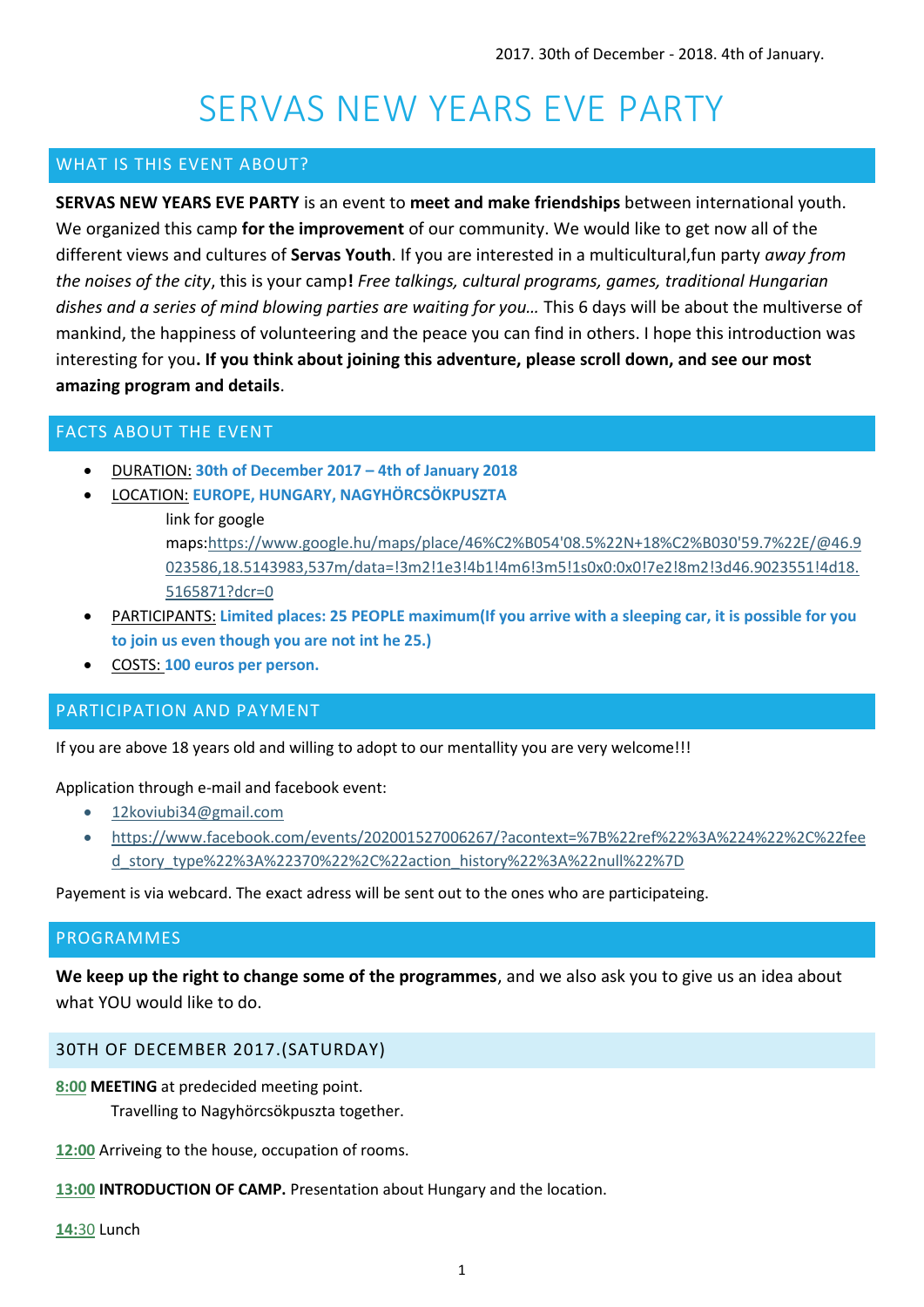**16:00** Breaking-the-ice GAMES.

- **17:00** INTRODUCTION of nationalities**.**
- **19:00** Preparation for KARAOKE, and SAUNA with icy challange**.**
- **21:00** Dinner

#### **22:00 KARAOKE**

### 31ST OF DECEMBER 2017.(SUNDAY)

**8:00** Breakfast

- **8:30** Trip to the Zichy-Castle.
- **12:00** Traditional Hungarian las-day-of-the-year activities.
- **13:00** Lunch
- **14:00** Workshop of customes.
- **15:00** Football and outdoor activities
- **16:00** Decoration of the house for the PARTY. Music preparations.
- **20:00** Sauna

**21:00** Silvester Night Party(includeing a feast, fireworks, traditional dances, champagne at midnight and PARTY)

## 1ST OF JANUARY 2018.(MONDAY)

**untill noon** Recreation after Sunday night. Outdoor activities(sauna, morning run or football).

12:00 "First-talk-of-the-year" workshop: wishes, promises and ideas.

- **13:00** Lunch and customes
- **15:00** Enjoying horse-drawn carriage or sleigh(up to weather)
- **17:00** Visit Nagyhörcsökpuszta, helping families, volunteering.

**20:00** Open fire dance, mulled wine, ect.

- **21:00** Dinner
- **22:00** Watching a moovie.

#### 2ND OF JANUARY 2018.(TUESDAY)

**8:00** Breakfast

- **9:00** Workshop of Yoga
- **10:00** Sauna and outdoor activities
- **12:00** Welcomeing of Hungarian traditionkeepers. Shared lunch with volunteers and workshop leaders.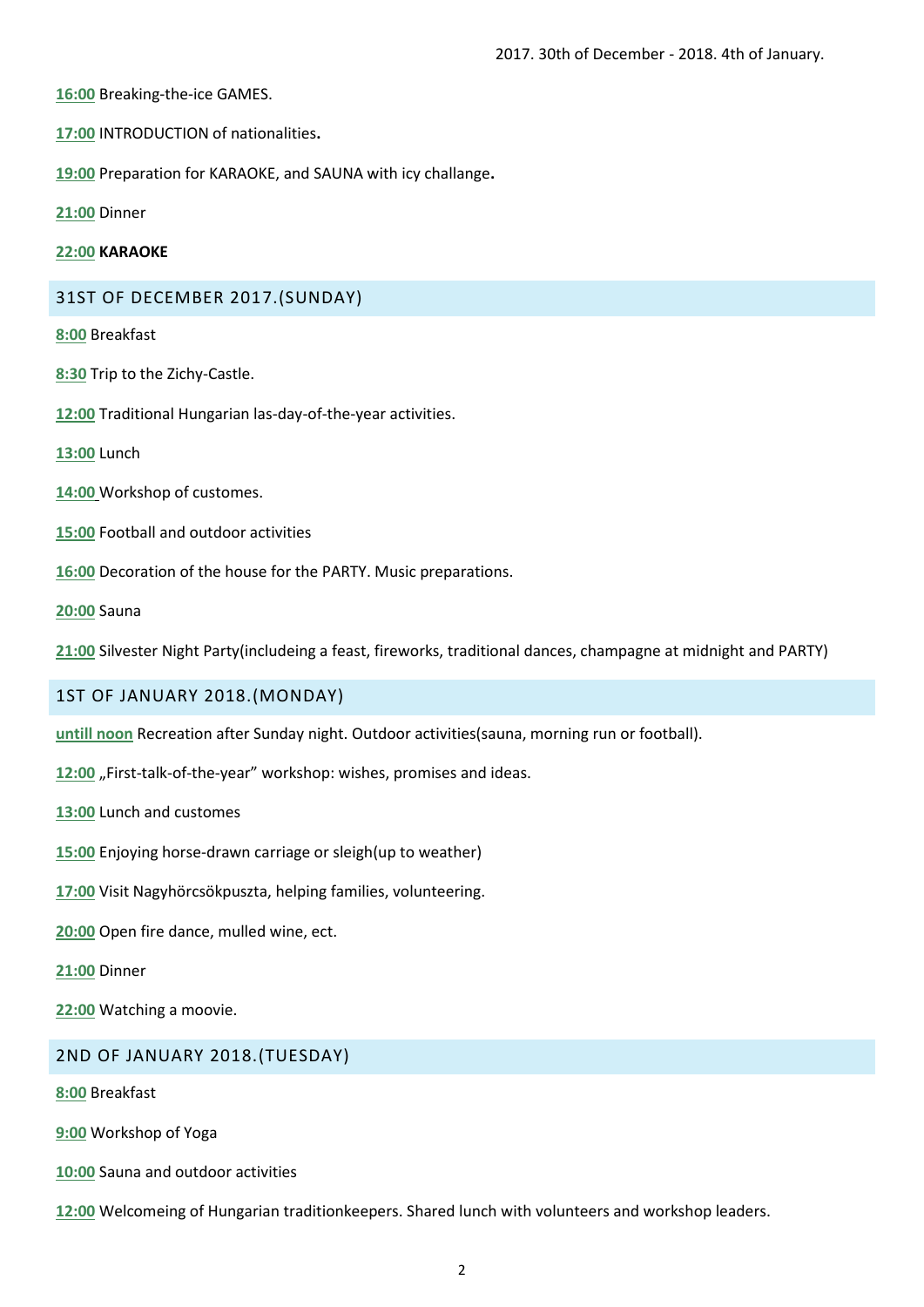**13:00** Workshop of Hungarian traditions(basket makeing, candle makeing, doll makeing out of corn husks and GULASH soup makeing)

**16:00** Concert(traditional instrument of Hungary)

**17:00** Eating gulash soup and Hungarian crepes. Saying good-bye to volunteers.

**19:00** Sauna and icy challange.

**20:00** Table games, POKER, chilled fruit sangria makeing.

## 3RD OF JANURAY 2018.(WEDNESDAY)

**8:00** Breakfast

9:00 Workshop of "Chimney Cake" (dough makeing) and preparation for the GAME OF TEAMS.

**10:00** GAME OF TEAMS

**12:00** Sauna and other outdoor activities.

13:00 Frying the "chimney cake" and lunch.

**15:30** Workshop of SERVAS YOUTH. Why to be more active, where and how to volunteer? How to have more meetings and international events.

**17:00** Open fire and dance, music. Mulled wine and Party again!

**21:00** Dinner

## 4TH OF JANUARY 2018.(THURSDAY)

**8:00** Breakfast

**9:00** Summery of the Camp, talking about our feelings.

**11:00** Cleaning and packing

**12:00** Last outdoor games

**13:00** Lunch

**14:00** Getting ready to leave… bye-bye Dear friends!

## THINGS YOU NEED

- 1 SLEEPING BAG
- WARM CLOTHES: It is quite cold in Hungary at wintertime(around -10 to +5 degrees). Please bring boots, a hat, gloves and a scarf too!
- towels(for sauna too)
- swimming suit
- your national folk dance and music
- a short presentation about your country
- Something unique from your country for the 1st night(for Introduction of nationalities) and little presents for the children in the villadge.